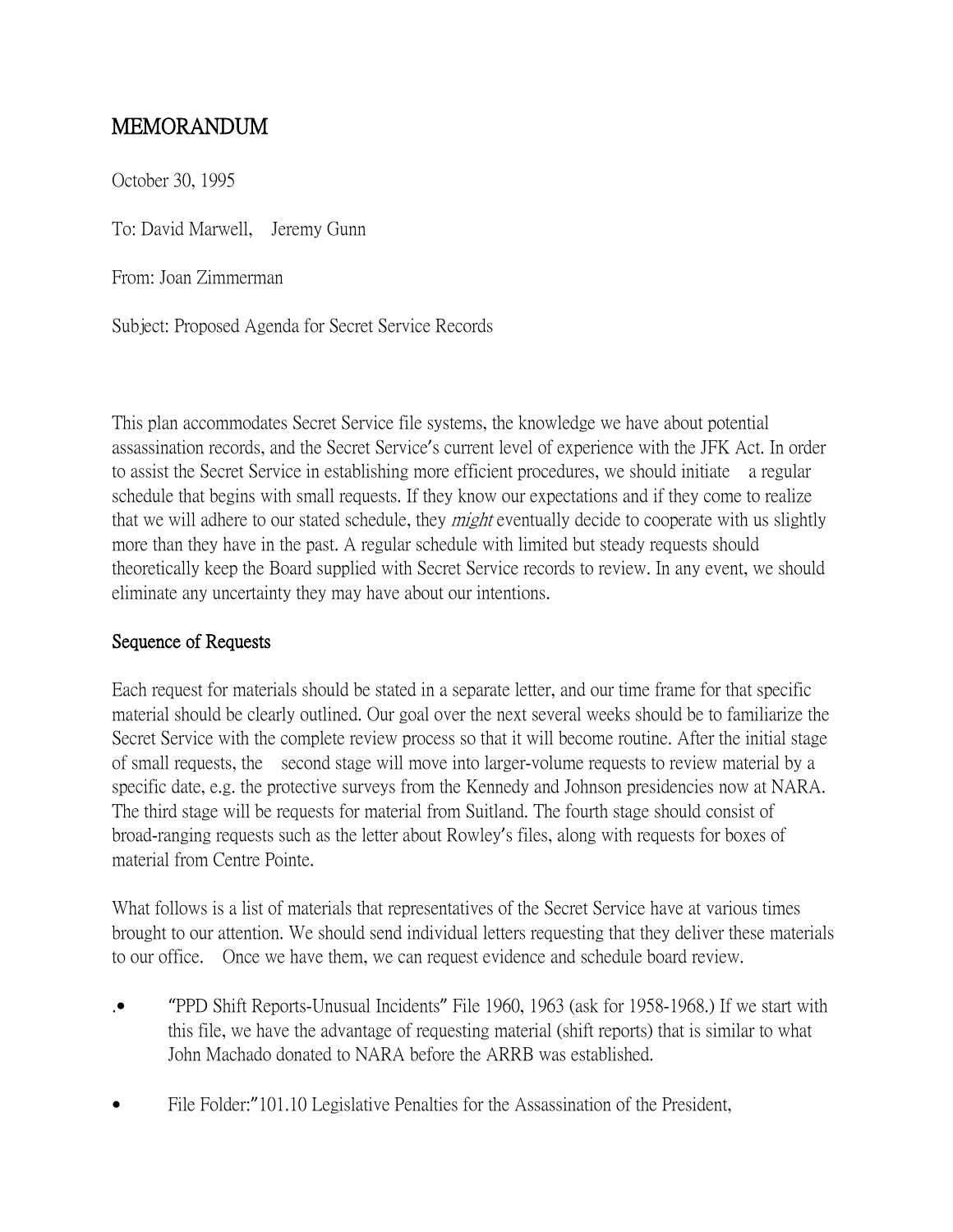etc." On the front of the folder is written:"MNO-85-0012, Box 7B, CP/03:02-3-1." The Secret Service liaison file at the FBI contains information on the same legislation.

- File Folder: "602.111 Houston, Texas 11-21-1963, President and Mrs. Kennedy, Vice President and Mrs. Johnson."
- File Folder: "602.111 Fort Worth, Texas, 11-22-1963, Texas Hotel: Chamber of Commerce Breakfast."
- File Folder: "602.111 Austin, Texas, 11-22-1963."
- File on Inauguration of President Kennedy
- The Briefing Book Latita showed us last April. I note that HSCA-Secret Service materials included a "USSS Briefing Paper." This raises a question about whether Latita has disassembled the Briefing Book.
- File folders of "Doctors' Testimony" from the JFK Assassination boxes in the Secret Service Archives
- File folders of Secret Service agents' comments on the William Manchester book from the JFK Assassination boxes in the Secret Service Archives
- The Record for the years 1960-1965. John Machado told us these were already at NARA. I checked. The collection of volumes of *The Record* that are at NARA stops at 1959.

This is a preliminary (sample) list of materials that we know they have and that appear to be reasonably related to the assassination.

Some examples of material we can request from Centre Pointe include the following:

White House Communications Agency Directory (1964) File folders on the protection of Jacqueline Kennedy after November, 1963 File folders on Army supplies lent to the Secret Service

In short, we should start with small but steady requests.